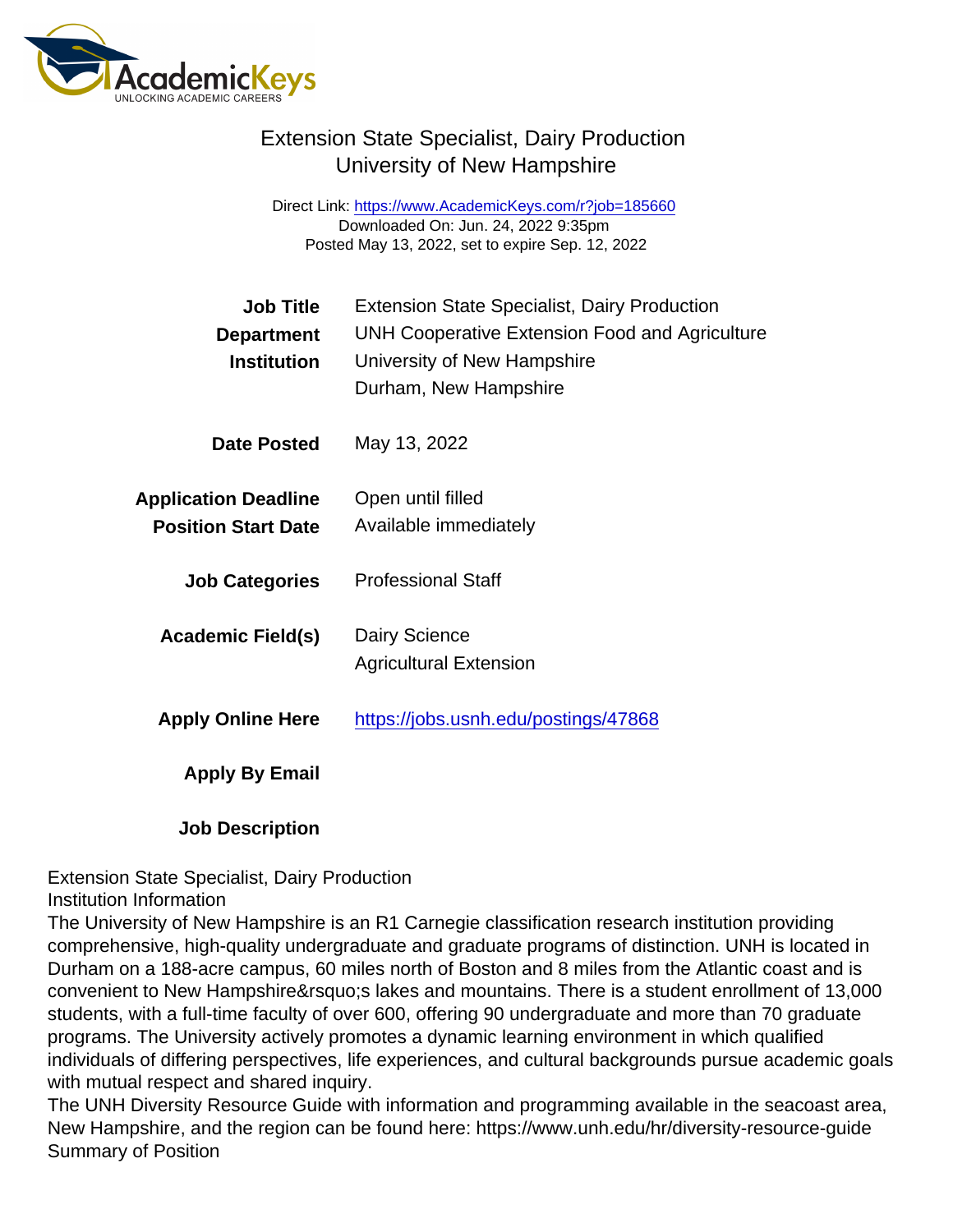Direct Link: <https://www.AcademicKeys.com/r?job=185660> Downloaded On: Jun. 24, 2022 9:35pm Posted May 13, 2022, set to expire Sep. 12, 2022

The Extension State Specialist, Dairy Production will deliver research-based programming and technical expertise to dairy farms of all sizes and production models throughout the state to enhance sustainability and viability. This is a 100% Extension appointment based primarily at the Merrimack County Extension office in Boscawen, N.H., with additional office space in the Keener Dairy Research building on UNH' Durham campus.

The specialist will develop and implement innovative outreach programs for New Hampshire's dairy producers with a focus on farm management, facilities, and production practices. We expect the candidate to develop networks with dairy organizations and farmers and to help link the dairy community to resources within and outside of UNH Extension. The specialist will provide one-on-one instruction and technical assistance to dairy producers and disseminate current research-based information to clients through educational events such as workshops, field tours, and producer meetings. We expect the candidate to provide support for and seek synergies with campus faculty and Extension specialists working in diverse areas of agricultural systems. The successful candidate will collaborate with industry and Extension colleagues across the New England states and will compete successfully in national and regional funding initiatives.

### Duties/Responsibilities

Educational Program Development & amp; Delivery

Develop and implement innovative outreach programs for New Hampshire' sdairy producers with a focus in farm management, facilities, new technologies and production practices.

When appropriate, conduct practical applied on-farm research to support the state and region's agricultural community.

Facilitate synergies between UNH Extension, the NH Agricultural Experiment Station (NHAES) and the state's dairy farmers. When appropriate, incorporate NHAES research and researchers into Extension programming.

As appropriate, contribute to the educational offerings of the Department of Agriculture, Nutrition and Food Systems as a lecturer in undergraduate courses in animal sciences.

Ensure programmatic involvement of underserved and underrepresented audiences and ensure that all educational programming is conducted in full accordance with civil rights, Equal Employment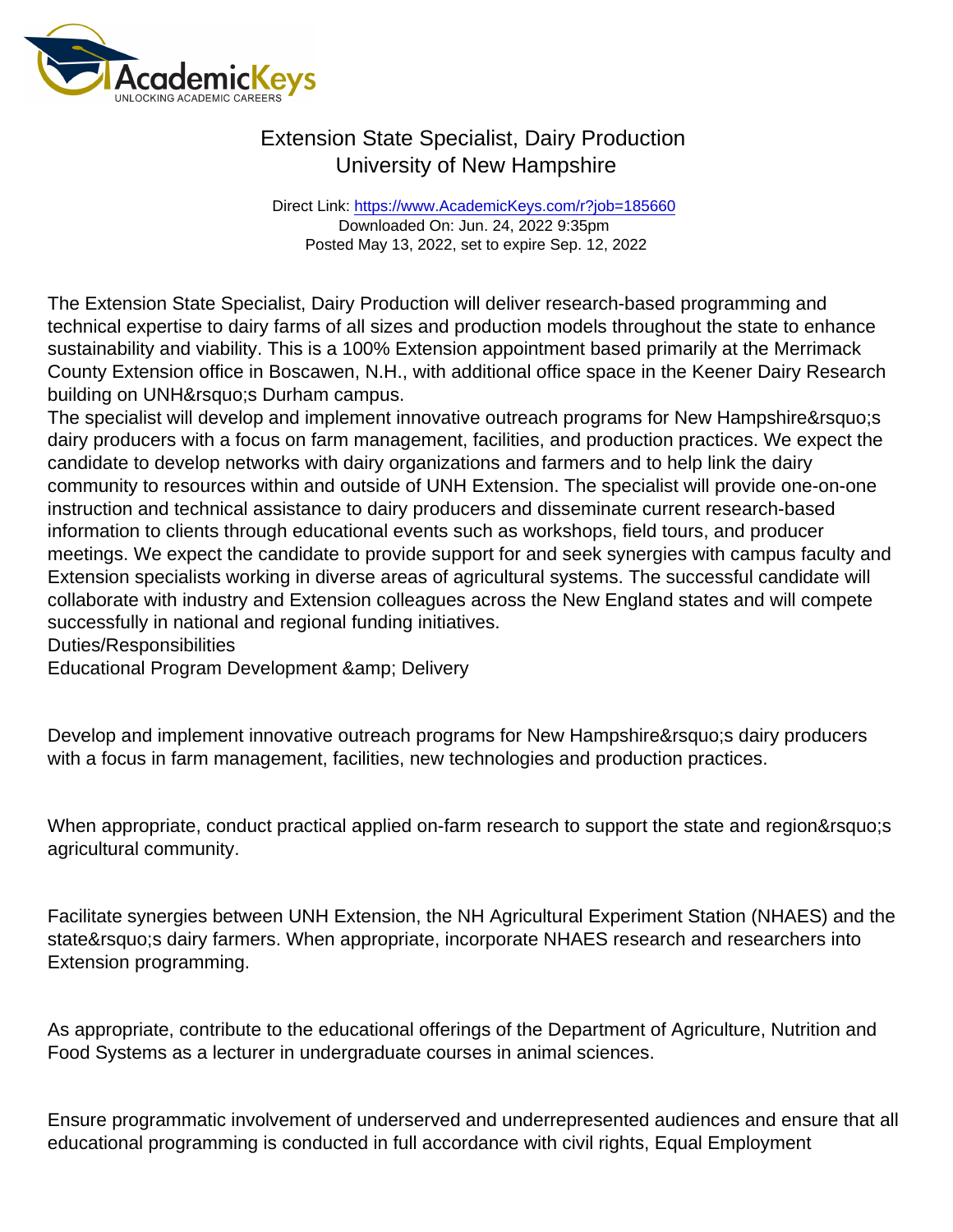Direct Link: <https://www.AcademicKeys.com/r?job=185660> Downloaded On: Jun. 24, 2022 9:35pm Posted May 13, 2022, set to expire Sep. 12, 2022

Opportunity (EEO), Affirmative Action (AA) and Americans with Disabilities Act (ADA) policies and procedures.

Assess statewide, regional and national needs, challenges and trends in agriculture and use this information as a basis for program development.

Compete successfully in national and regional funding initiatives, generating 25% of annual salary from external grants and contracts beginning in the second year of employment.

Collaborative Networks

Build and maintain partnerships with university faculty and state and federal agencies such as the College of Life Sciences and Agriculture; NH Department of Agriculture, Markets & amp; Food; NH Department of Health and Human Services; Natural Resources Conservation Service; and Farm Service Agency.

Build and maintain partnerships with agricultural organizations and associations such as the NH Dairy Practices Committee, Granite State Dairy Promotion, dairy breed associations, New England Green Pastures, Agri-Mark, Dairy Farmers of America, Organic Valley, NH Farm Bureau Federation, and other states' Extension services.

Organizational Support

Serve in UNHCE organizational leadership or committees, and support team development by serving in a mentor capacity as needed and where appropriate.

Professional Development

Participate in professional development to enhance competence in the appropriate disciplines.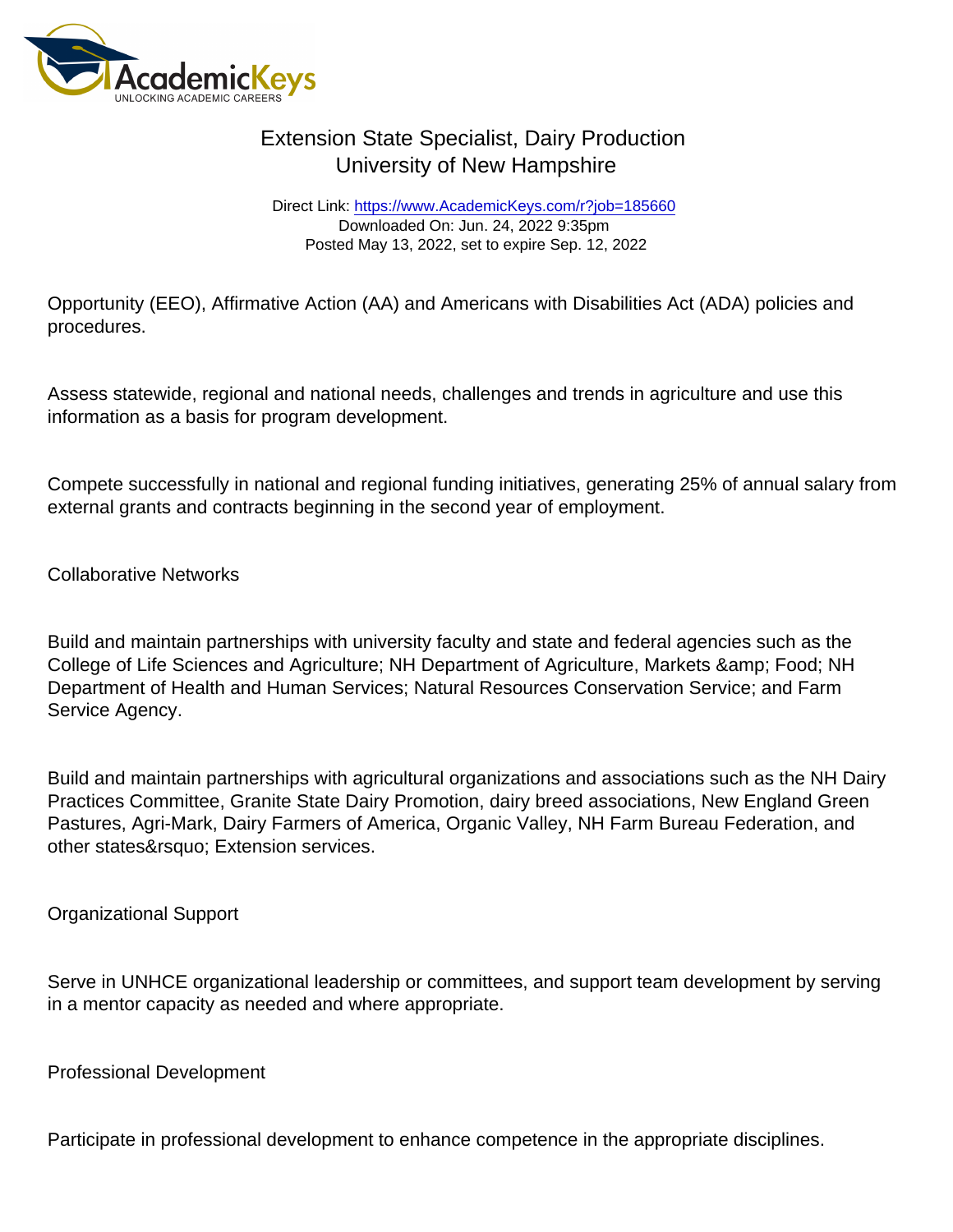Direct Link: <https://www.AcademicKeys.com/r?job=185660> Downloaded On: Jun. 24, 2022 9:35pm Posted May 13, 2022, set to expire Sep. 12, 2022

Additional Job Information

UNH is a federal contractor within the meaning of the Executive Order on Ensuring Adequate COVID Safety Protocols for Federal Contractors. This position may require that you be vaccinated against COVID-19 in the future, unless you apply for and receive a religious or medical exemption. You may not test out of this requirement. Other Minimum Qualifications

MS or PhD in a relevant agricultural field with coursework in dairy science.

At least three years' experience working within the dairy industry.

Appreciation of dairy operations of all sizes, production models, and market strategies.

Knowledge of current and emerging issues, practices, and trends in the industry.

Enthusiasm for working with the state' adiverse agricultural industry.

Demonstrated knowledge of dairy production practices and business management.

Demonstrated effective interpersonal and written communication skills

Demonstrated ability to work well as part of a team.

Experience in planning and delivering educational programs.

Willingness and ability to establish and work with a diverse network of constituents and community members across race, gender, socioeconomic class, disabilities and other differences to assist with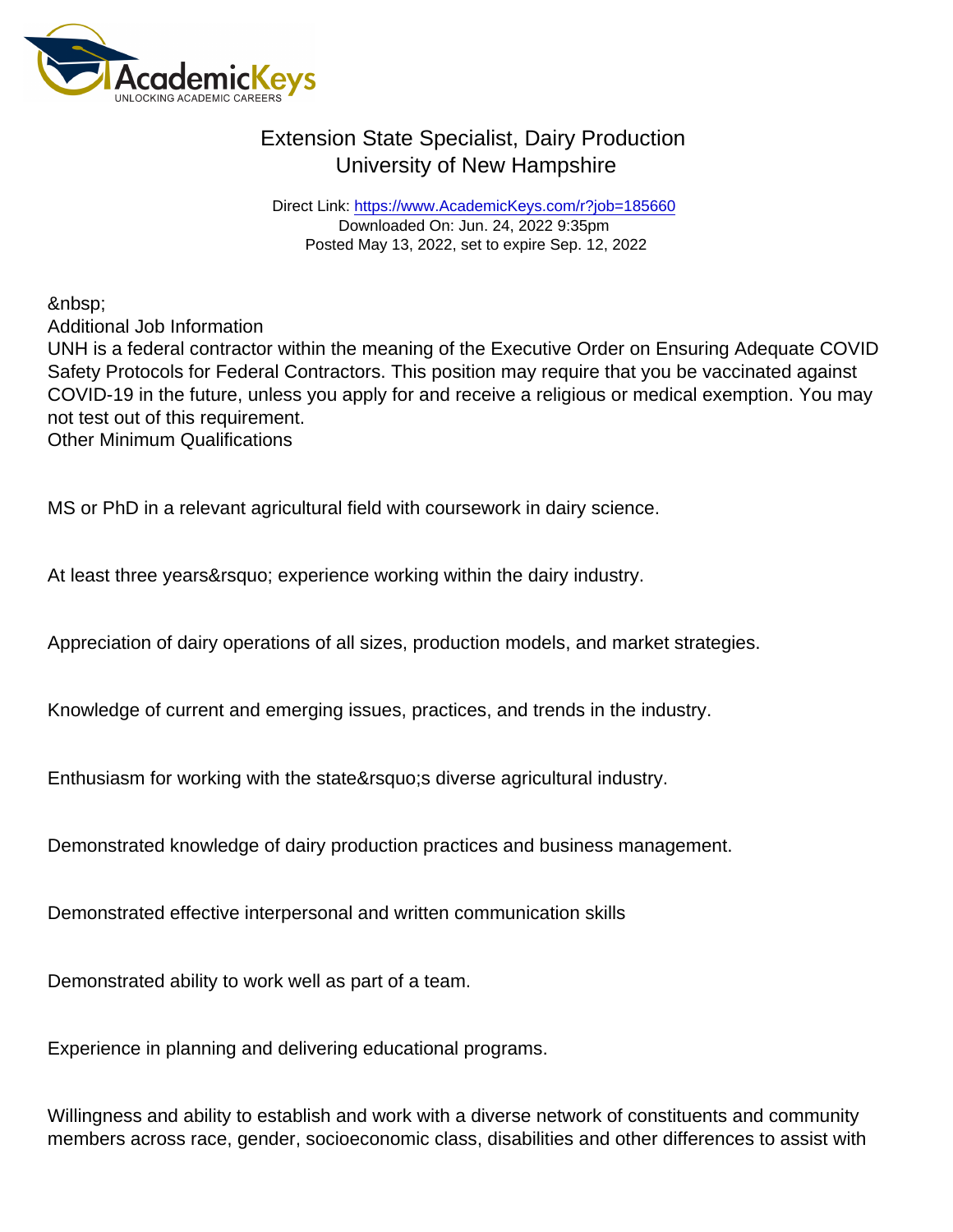Direct Link: <https://www.AcademicKeys.com/r?job=185660> Downloaded On: Jun. 24, 2022 9:35pm Posted May 13, 2022, set to expire Sep. 12, 2022

program development and outreach.

Ability to regularly travel throughout the state, as well as travel in the region. Travel costs will be reimbursed at the federal rate.

Additional Preferred Qualifications

Experience working in small scale diverse agricultural systems.

Knowledge of general farming practices related to livestock and forage crop production.

Experience in securing extramural funding.

Experience or familiarity with Extension programs.

Salary Information

Salary is complemented by a comprehensive benefits package which includes medical, dental, retirement, tuition, and paid time off.

### Applicants must apply https://jobs.usnh.edu/postings/47868

The University System of New Hampshire is an Equal Opportunity/Equal Access/Affirmative Action employer. The University System is committed to creating an environment that values and supports diversity and inclusiveness across our campus communities and encourages applications from qualified individuals who will help us achieve this mission. The University System prohibits discrimination on the basis of race, color, religion, sex, age, national origin, sexual orientation, gender identity or expression, disability, genetic information, veteran status, or marital status.